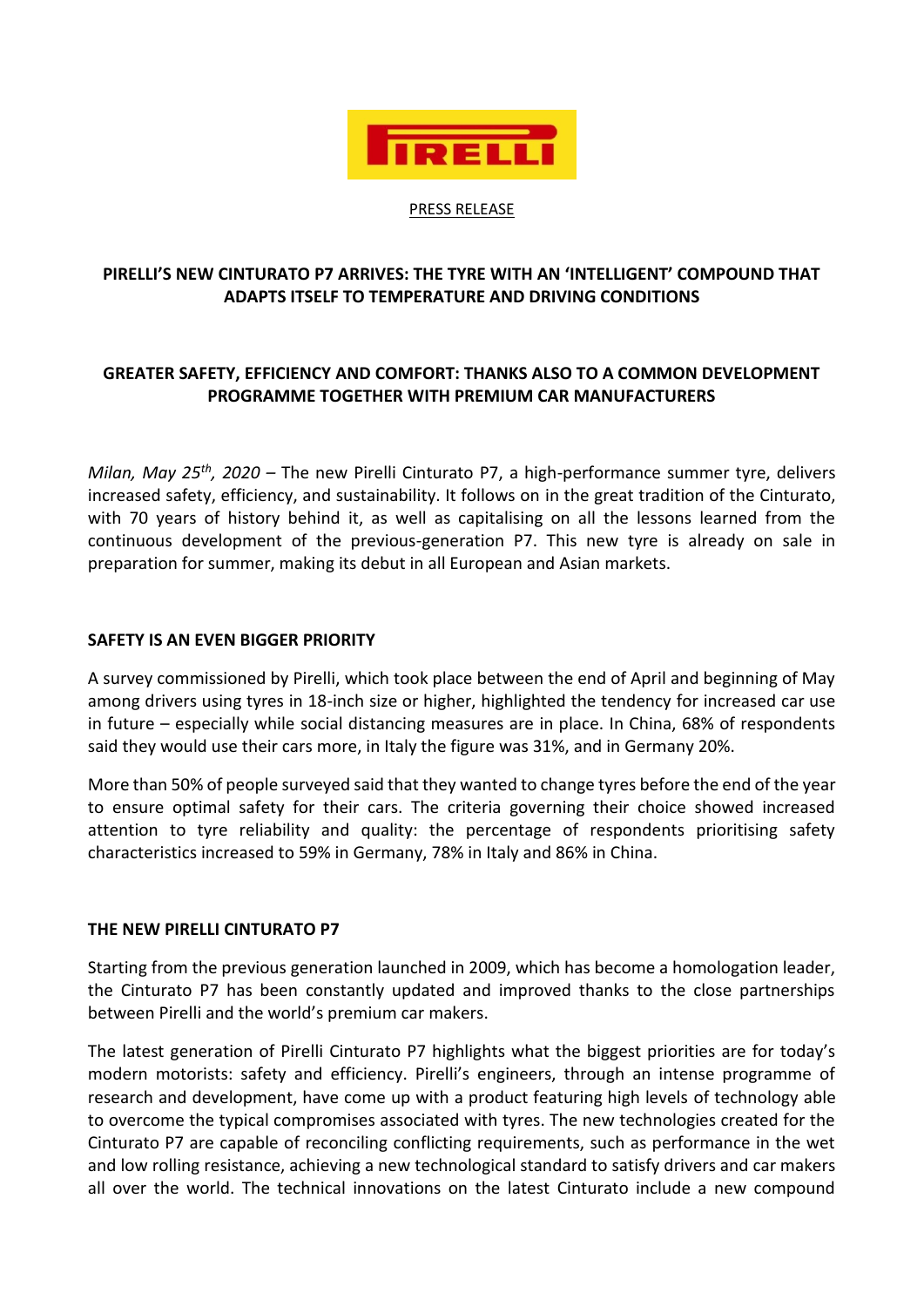equipped with a type of 'mechanical intelligence' that can change according to ambient temperatures: a bit like having two compounds in one.

# **SAFETY ABOVE ALL, BUT ALSO COMFORT AND RESPECT FOR THE ENVIRONMENT**

Safety is the key characteristic of the new Pirelli Cinturato P7. As well as improving on the dry handling of its predecessor, Pirelli's new tyre for premium cars also greatly improves wet handling, aquaplaning and braking in particular: taking four metres less to come to a stop from 100kph. The innovations introduced by Pirelli's engineers also improve acoustic comfort (thanks to less road noise) and ride comfort, with the new tyre better able to absorb bumps in the road. Overall tyre life increases by six per cent, meaning that tyres have to be changed less frequently. Rolling resistance also goes down by an average of one class (minus 12%), improving fuel consumption by four per cent (measured on the WLTP cycle) as well as  $CO<sub>2</sub>$  emissions.

### **THE 'INTELLIGENT' COMPOUND THAT ADAPTS TO TEMPERATURE**

The new-generation Cinturato P7's innovations start with the key element to every tyre: the tread pattern, which is contact with the road. The tread pattern specifically created for the new Cinturato P7 is enriched with silica and specific resins that help to increase grip and enhance the function of the tyre's polymers. These are synthetic elastic materials that are chemically modified to improve the interaction with silica – and these polymers can change according to the tyre's working temperature. This means that the new compound benefits from a sort of 'mechanical intelligence' thanks to better distribution of the silica particles and more effective interaction between them. As a result, the tyre's characteristics can alter according to driving and temperature conditions, giving the driver an extremely wide optimal working range.

# **A TREAD PATTERN BORN OUT OF VIRTUAL REALITY**

Every part that makes up the tread pattern of the new Cinturato P7 has a specific function: from the lateral and longitudinal grooves whose pattern is specifically intended to evacuate water in the most efficient way possible, to the specific shoulder blocks designed to deliver the minimum possible stopping distances both in the wet and the dry. Not only that, but the actual design and rigidity distribution of these blocks allows the new Cinturato to have the biggest possible contact patch through corners, delivering a safe and precise driving experience in all conditions (which also benefits comfort). Having been brought to life virtually on computer and then tested physically, the design process optimises both ride and acoustic comfort for the driver.

#### **REDUCED BRAKING DISTANCES THANKS TO DIALOGUE WITH ELECTRONICS**

Another area that Pirelli's engineers have worked on is the tyre's capability to 'talk' with existing electronic driver aid systems. In the case of ABS, for example – assuming the same car and tyre size – a tread pattern optimised to work in synergy with the car's own electronics is able to brake sooner. Tests carried out when braking from 100kph have shown that the new Cinturato P7 needs an average of four fewer metres to stop: a reduction of between seven and 10%. The development of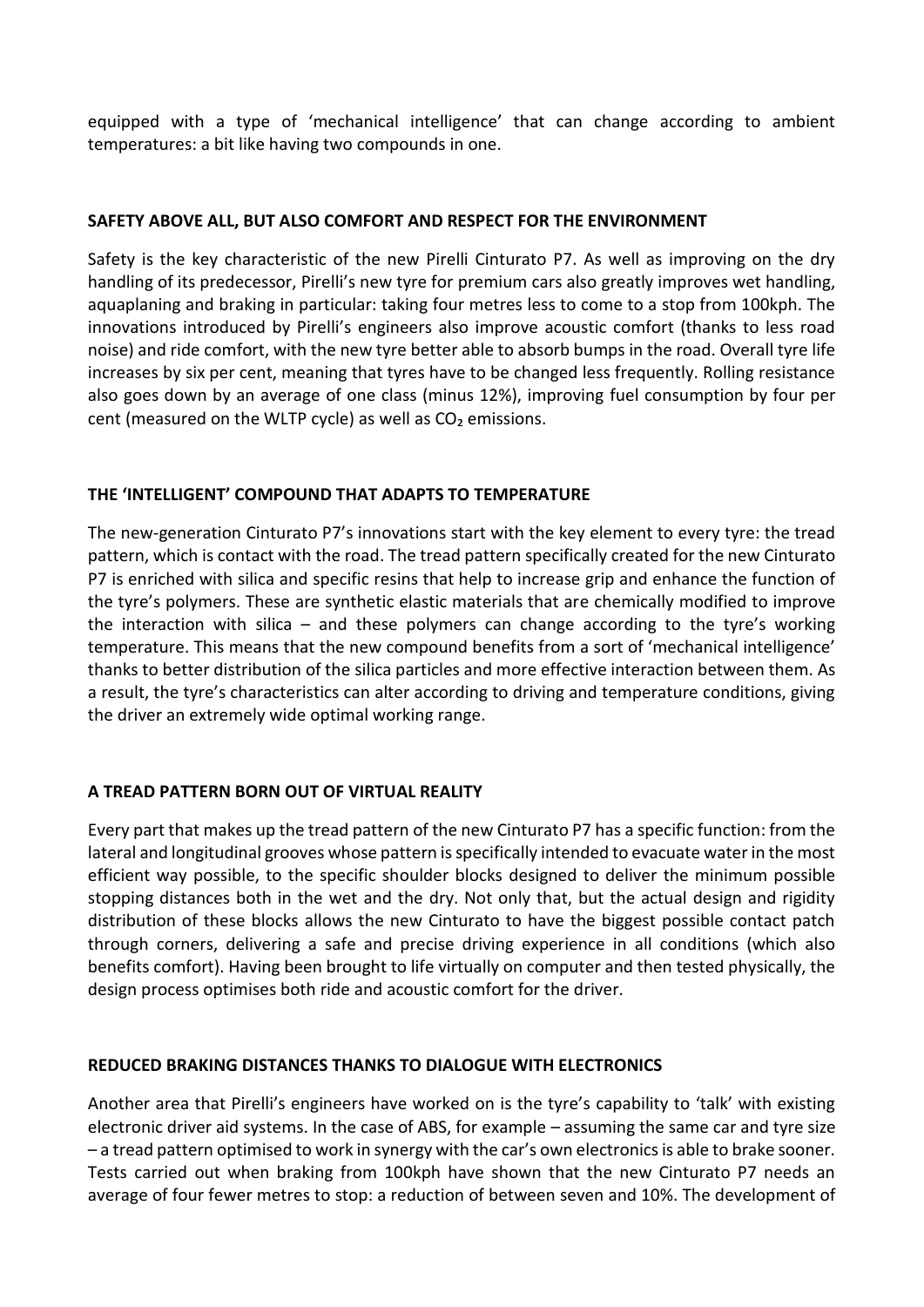the new Cinturato in collaboration with the world's leading carmakers, through virtual tyre models, has meant that the tyres can be optimally tuned to work together with existing driver aids. One good example is lane control systems. If twinned with an 'unknown' tyre, these systems can potentially make continual corrections, as they are not familiar with the specific dynamics of the tyre. If the same car is equipped with a new Cinturato P7, complete with the marking that distinguishes it as having been made for that particular manufacturer, the car's lane departure system will not request these continual corrections, as it will know the tyre 'by heart'.

#### **MORE GRIP AND LESS WEAR THANKS TO NEW MATERIALS**

The materials created for the new Pirelli Cinturato P7 offer greater mechanical resistance as well as guaranteeing better grip in all sorts of different driving situations. The reduced wear from this 'high mileage' compound means that a longer distance can be covered on a set of tyres and motorists can save money. This is thanks to the use of polymers in the compound that have a high molecular weight: in other words chains of chemical elements that are very long and so give the tyre certain mechanical properties such as greater resistance to abrasion and increased durability. The tread pattern compound was designed alongside the tyre as a whole, to deliver an optimum balancing of the tread system, that optimises the tyre's footprint to the road, reducing heat generated while driving and contributing to an increase in grip yet reduction in wear.

# **LOWER FUEL CONSUMPTION AND DECREASED ENVIRONMENTAL IMPACT WITH A LIGHTER AND MORE EFFICIENT STRUCTURE**

Having increased the mechanical resistance of the compound, not only is less material needed for the tread pattern (while maximising the overall tyre life) but also the overall weight of the tyre is reduced thanks to a complete review of all the materials used. Less material means less weight, decreased rolling resistance, and a more mindful use of resources. All this leads to lower fuel consumption, which saves every motorist money and reduces the impact on the environment. Pirelli's engineers also worked on the reinforcement materials, without compromising the structure of the new Cinturato P7. The use of cords that are highly resistant to traction means that fewer of them can now be used, additionally contributing to weight reduction. Getting overall weight down was one of the key requests from car manufacturers, helping them meet increasingly stringent emissions targets worldwide.

# **ELECT, RUN FLAT AND SEAL INSIDE: PIRELLI'S TECHNOLOGIES TO HELP EVERY CUSTOMER**

The new Cinturato P7 is born with Pirelli's best-known technologies, adapted for all the different new car models that the tyres are homologated for – or to answer the needs of motorists who have specific requirements. These include the recently-launched Pirelli Elect range – a package of technologies specifically tailored for electric or plug-in hybrid cars – featuring instantly available grip to suit the strong performance characteristics of electric engines, lower rolling resistance to maximise battery range, and reduced noise to benefit from the quietness and comfort of electric power. The new Cinturato P7 can also include Run Flat and Seal Inside technologies, which allow drivers to keep going even after a puncture. The first system uses reinforced sidewalls to support